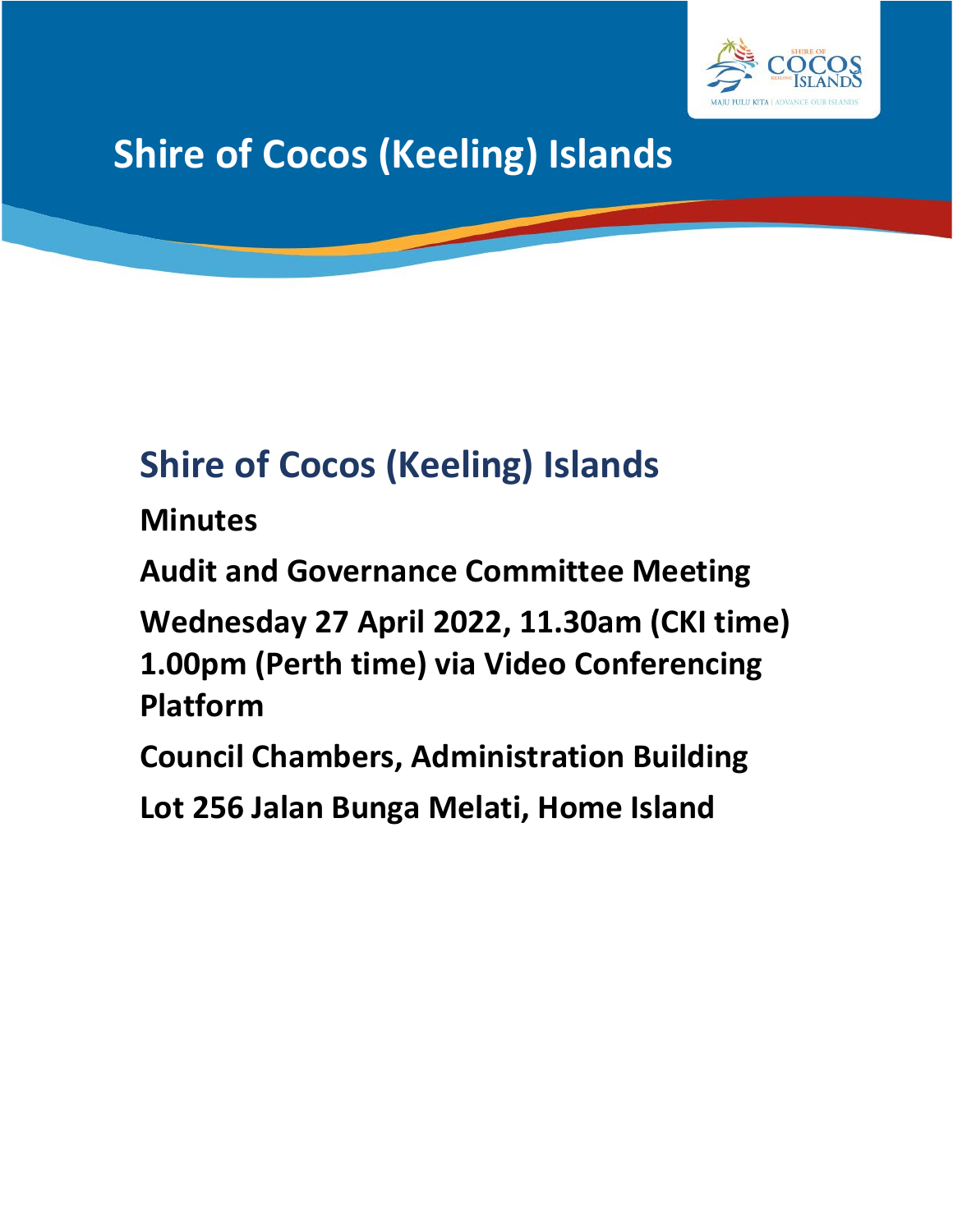

# **OUR VALUES**

**Service**

Provide the best service we can.

We serve the community and each other.

#### **Accountability**

We take responsibility for our own actions.

We do what we say we will do.

Mistakes are an opportunity to learn.

#### **Support**

We support our team and our community.

Look for opportunities to help each other.

#### **Respect**

We respect and value others.

Our interactions are always respectful towards others.

#### **Integrity**

We will be honest and transparent with all our dealings.

Maintain confidentiality.

Trust each other.

#### **Achievement**

Being proactive and enabling the outcomes.

Be creative and think outside the square.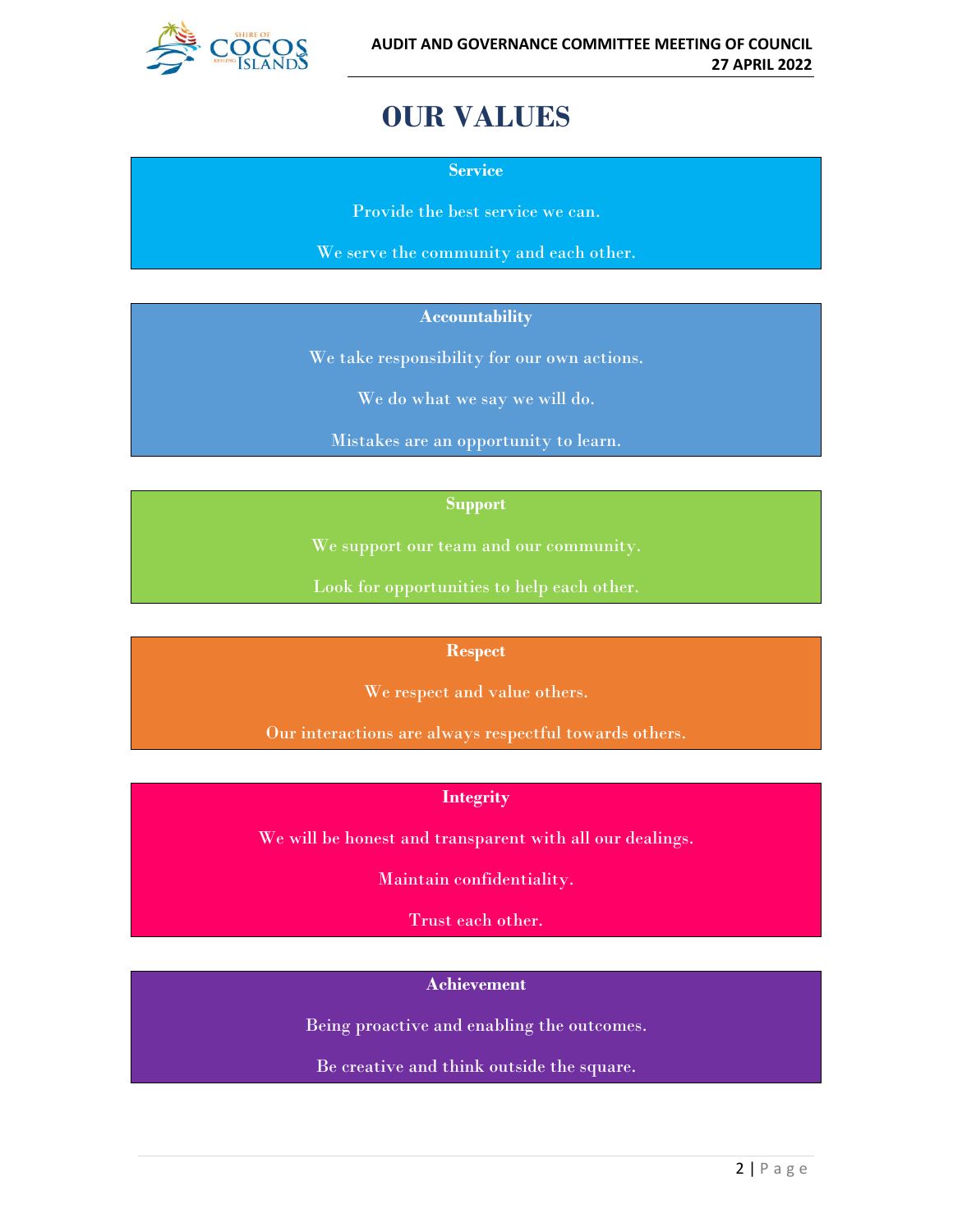

# **Disclaimer**

Members of the public should note that in any discussion regarding any planning or other application that any statement or intimation of approval made by any member or officer of the Shire during the course of any meeting is not intended to be and is not to be taken as notice of approval from the Shire. No action should be taken on any item discussed at a Council meeting prior to written advice on the resolution of the Council being received. Any plans or documents contained in this document may be subject to copyright law provisions (Copyright Act 1968, as amended) and the express permission of the copyright owner(s) should be sought prior to the reproduction.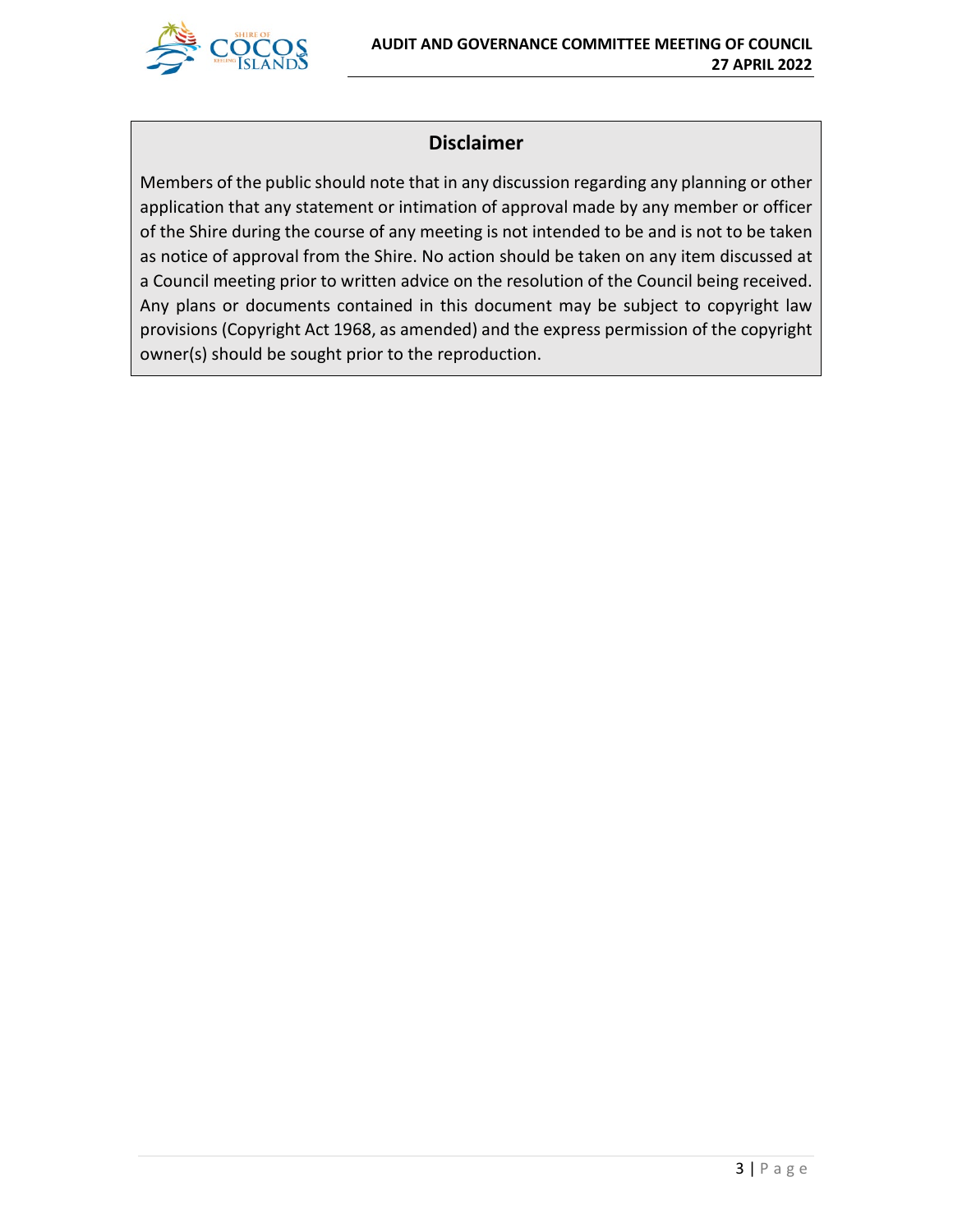

#### **TABLE OF CONTENTS**

| <b>ITEM</b>    | <b>SUBJECT</b>                                                      | <b>PAGE</b> |
|----------------|---------------------------------------------------------------------|-------------|
| 1              | <b>OPENING/ANNOUNCEMENTS OF VISITORS</b>                            | 5           |
| $\overline{2}$ | ATTENDANCE/APOLOGIES/LEAVE OF ABSENCE (PREVIOUSLY APPROVED)         | 5           |
| 3              | <b>DECLARATION OF INTERESTS</b>                                     | 5           |
| 4              | <b>CONFIRMATION OF MINUTES OF PREVIOUS MEETING</b>                  | 5           |
| 4.1            | MINUTES OF THE AUDIT AND GOVERNANCE COMMITTEE MEETING-16 MARCH 2022 | 5           |
| 5              | <b>PRESENTATIONS</b>                                                | 6           |
| 6              | <b>OFFICER'S REPORT</b>                                             | 6           |
| 6.1            | PRESENTATION OF THE 2020/2021 AUDITORS REPORT                       | 6           |
| 7              | <b>MATTERS BEHIND CLOSED DOORS</b>                                  | 13          |
| 8              | <b>CLOSURE</b>                                                      | 13          |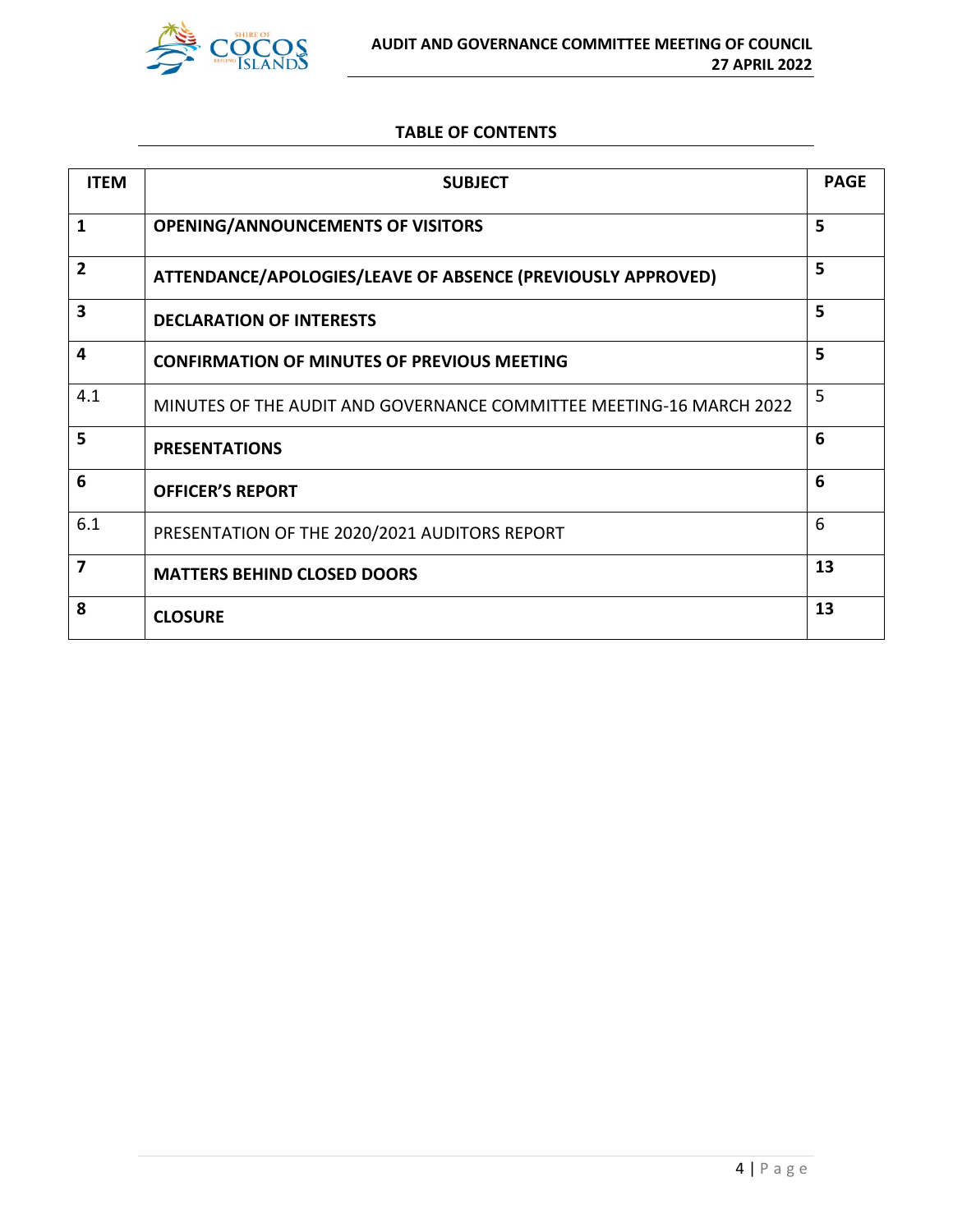

# **1. OPENING/ANNOUNCEMENTS OF VISITORS**

The meeting was formally opened by the Chair of the Audit and Governance Committee, Cr Young at 11.45am.

# **2. ATTENDANCE/APOLOGIES/LEAVE OF ABSENCE (PREVIOUSLY APPROVED)**

| <b>Presiding Member</b><br><b>Committee Member</b><br>Staff |  | Cr Young<br>Cr Lacy<br>Mr Anastasakis (Video link) |     |  |  |
|-------------------------------------------------------------|--|----------------------------------------------------|-----|--|--|
|                                                             |  |                                                    |     |  |  |
|                                                             |  | Visitors                                           | Nil |  |  |
| <b>APOLOGIES</b> Cr Minkom                                  |  |                                                    |     |  |  |

**APPROVED LEAVE OF ABSENCE:** Nil

# **3. DECLARATION OF INTERESTS**

Members of the Committee are bound by the provisions of *the Local Government Act 1995, Section 5.65* with respect to disclosure of financial, impartiality or proximity interests.

| <b>Name</b> | ltem No | Interest | <b>Nature</b> |
|-------------|---------|----------|---------------|
| NIL         |         |          |               |

# **4. CONFIRMATION OF MINUTES OF PREVIOUS MEETINGS**

4.1 Audit Committee Meeting held on 16 March 2022 Attachment 4.1

PURSUANT TO *SECTIONS 3.18 AND 5.22(2)* OF *THE LOCAL GOVERNMENT ACT 1995*, THE MINUTES OF THE AUDIT AND GOVERNANCE COMMITTEE MEETING HELD ON 16 MARCH 2022, ARE PRESENTED IN ATTACHMENT 4.1 FOR CONSIDERATION BY THE AUDIT AND GOVERNANCE COMMITTEE.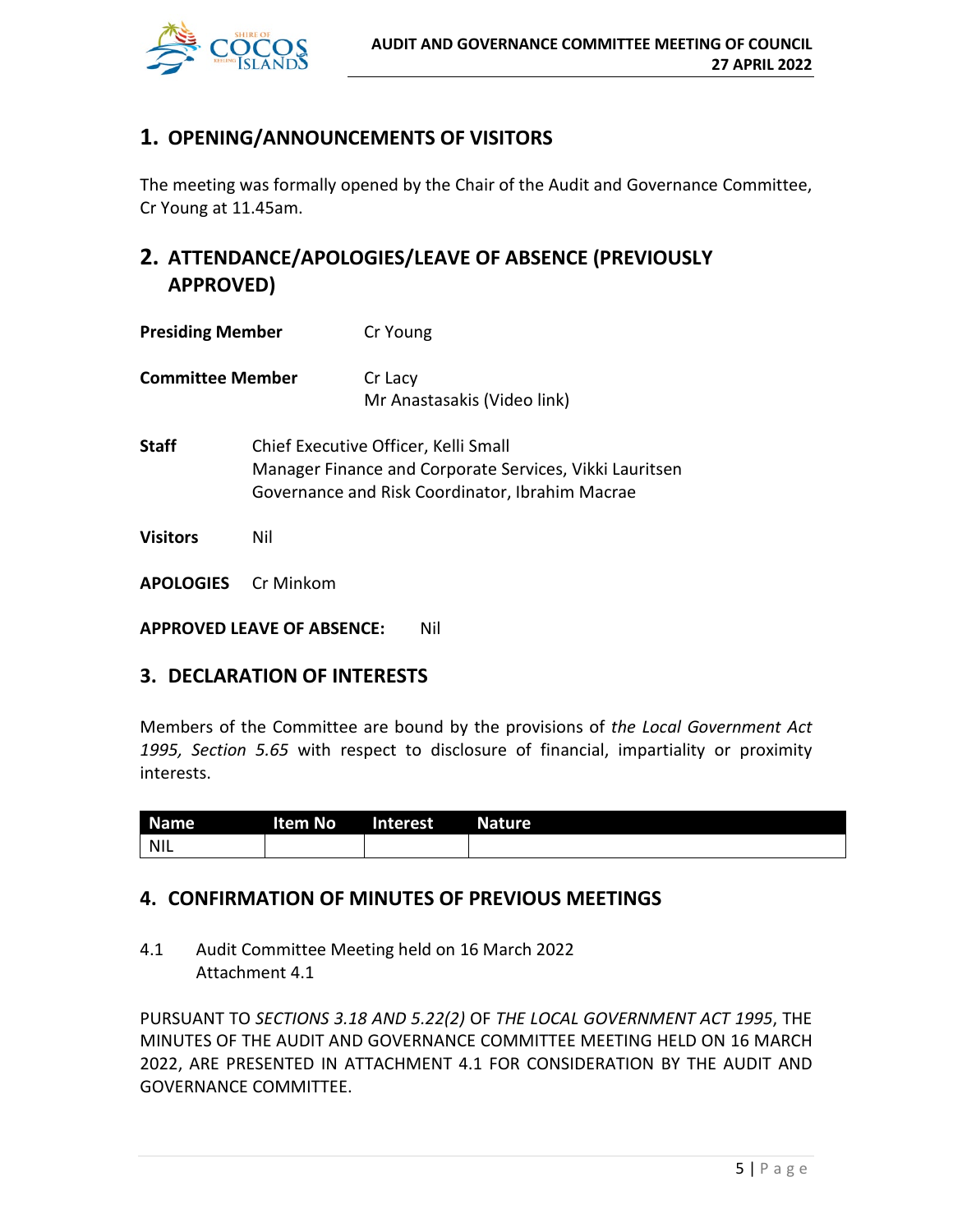

#### **COUNCIL RESOLUTION – ITEM NO 4.1**

**MOVED CR YOUNG SECONDED CR LACY**

**PURSUANT TO** *SECTIONS 3.18 AND 5.22(2)* **OF** *THE LOCAL GOVERNMENT ACT 1995***, THE MINUTES OF THE AUDIT AND GOVERNANCE COMMITTEE MEETING HELD ON 16 MARCH 2022, ARE PRESENTED IN ATTACHMENT 4.1 FOR CONSIDERATION BY THE AUDIT AND GOVERNANCE COMMITTEE.**

**THE MOTION WAS PUT AND DECLARED CARRIED (3/0)**

**FOR:** ANASTASAKIS, LACY, YOUNG **AGAINST:** NIL

#### **5. PRESENTATIONS**

Nil

### **6. OFFICER'S REPORTS**

#### **6.1 PRESENTATION OF THE 2020/2021 AUDITORS REPORT**

#### **Report Information**

| Date:                       | 12 April 2022                                                  |
|-----------------------------|----------------------------------------------------------------|
| Applicant:                  | Shire of Cocos (Keeling) Islands                               |
| File Ref:                   |                                                                |
| Location:                   | Not Applicable                                                 |
| Disclosure of Interest: Nil |                                                                |
| <b>Reporting Officer:</b>   | Manager Finance & Corporate Services                           |
| Island:                     | Shire Wide                                                     |
| Attachments:                | 6.1.1 - Annual Financial Statements for the year ended 30 June |
| 2021,                       | Independent Auditors Report 2021, Draft Annual Report 2020/21  |
|                             | 6.1.2 - Confidential Management Letter                         |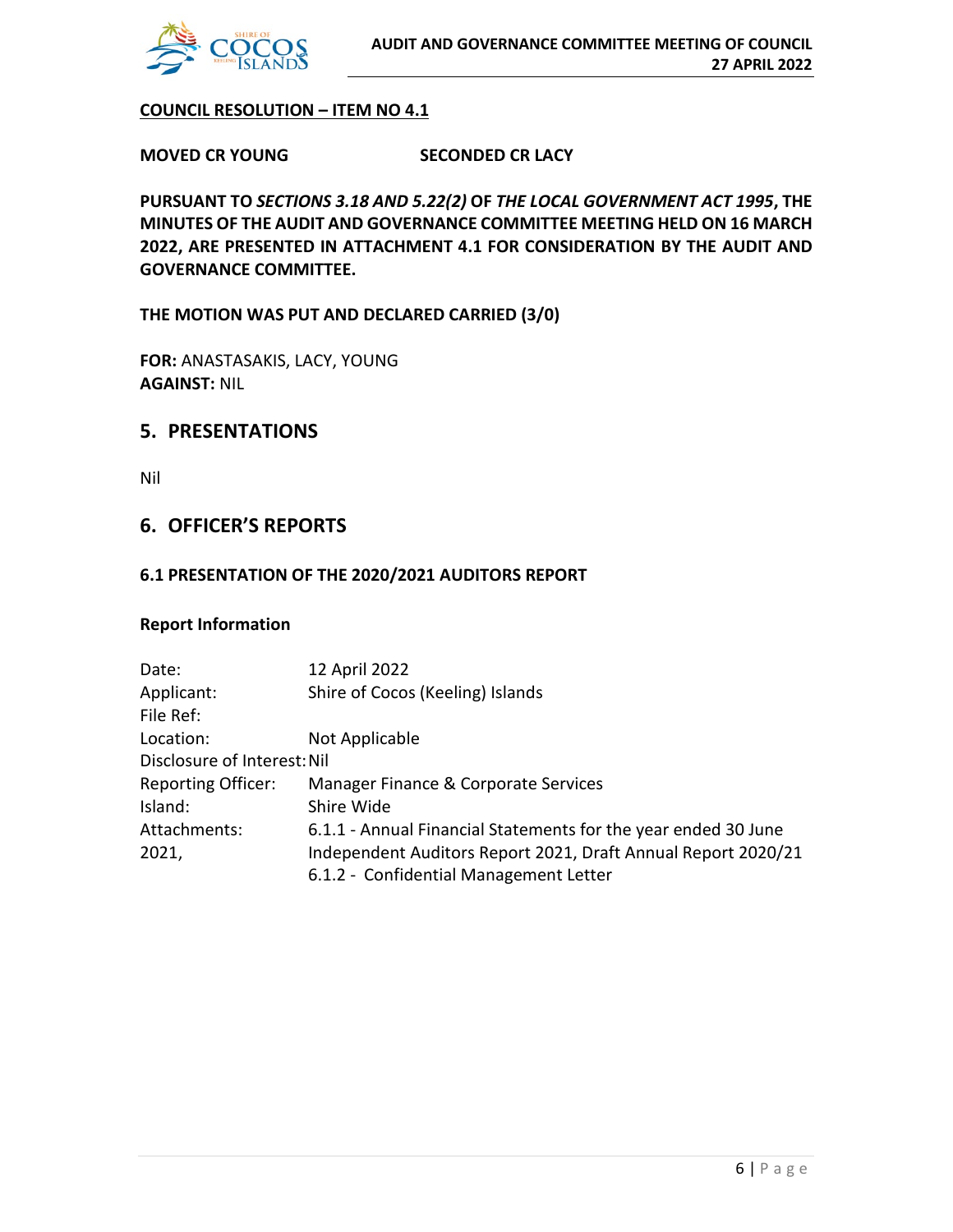

#### **Authority / Discretion**

#### **Definition**

|   | Advocacy           | when Council advocates on its own behalf or on behalf of its<br>community to another level of government/body/agency.                                                                                                                                                                                                                                     |  |  |  |
|---|--------------------|-----------------------------------------------------------------------------------------------------------------------------------------------------------------------------------------------------------------------------------------------------------------------------------------------------------------------------------------------------------|--|--|--|
|   | Executive          | the substantial direction setting and oversight role of the Council.<br>E.g., adopting plans and reports, accepting tenders, directing<br>operations, setting and amending budgets.                                                                                                                                                                       |  |  |  |
| 区 | Legislative        | includes adopting local laws, town planning schemes and policies.<br>Review when Council reviews decisions made by officers.                                                                                                                                                                                                                              |  |  |  |
|   | Quasi-<br>Judicial | when Council determines an application / matter that directly affects<br>a person's right and interest. The judicial character arises from the<br>obligations to abide by the principles of natural justice. Examples of<br>Quasi-Judicial authority include town planning applications, building<br>licenses, applications for other permits / licenses. |  |  |  |
|   | Information        | Includes items provides to Council for information purposes only that<br>do not require a decision of Council (i.e. - for noting).                                                                                                                                                                                                                        |  |  |  |

#### **Report Purpose**

To receive the Audit Report for the 2020/2021 Financial Year and recognise the meeting held with the Shires Auditors.

#### **Relevant Documents**

#### Available for viewing at the meeting Nil

#### **Background**

The Office of the Auditor General (OAG) conducted an on-site Audit from the 15 to the 19 November 2021. This year's Annual Financial Statements included adjustments to separate the Land Trust 1979 and Land Trust 1984 from the Shires Financial Statements, requiring significant time, effort and expense from staff, consultants and auditors. Following the conclusion of the Audit an Audit Exit Meeting was held on the 8<sup>th</sup>April 2022 between the Kelli Small - CEO, Vikki Lauritsen – Manager Finance & Corporate Services and Efthalia Samaras – Director of Financial Audit at the OAG. It is a requirement under *Section 7.12A (2) of the Local Government Act 1995 (WA) (CKI)* that the Audit and Governance Committee meets with the Local Governments Auditor at least once every 12 months.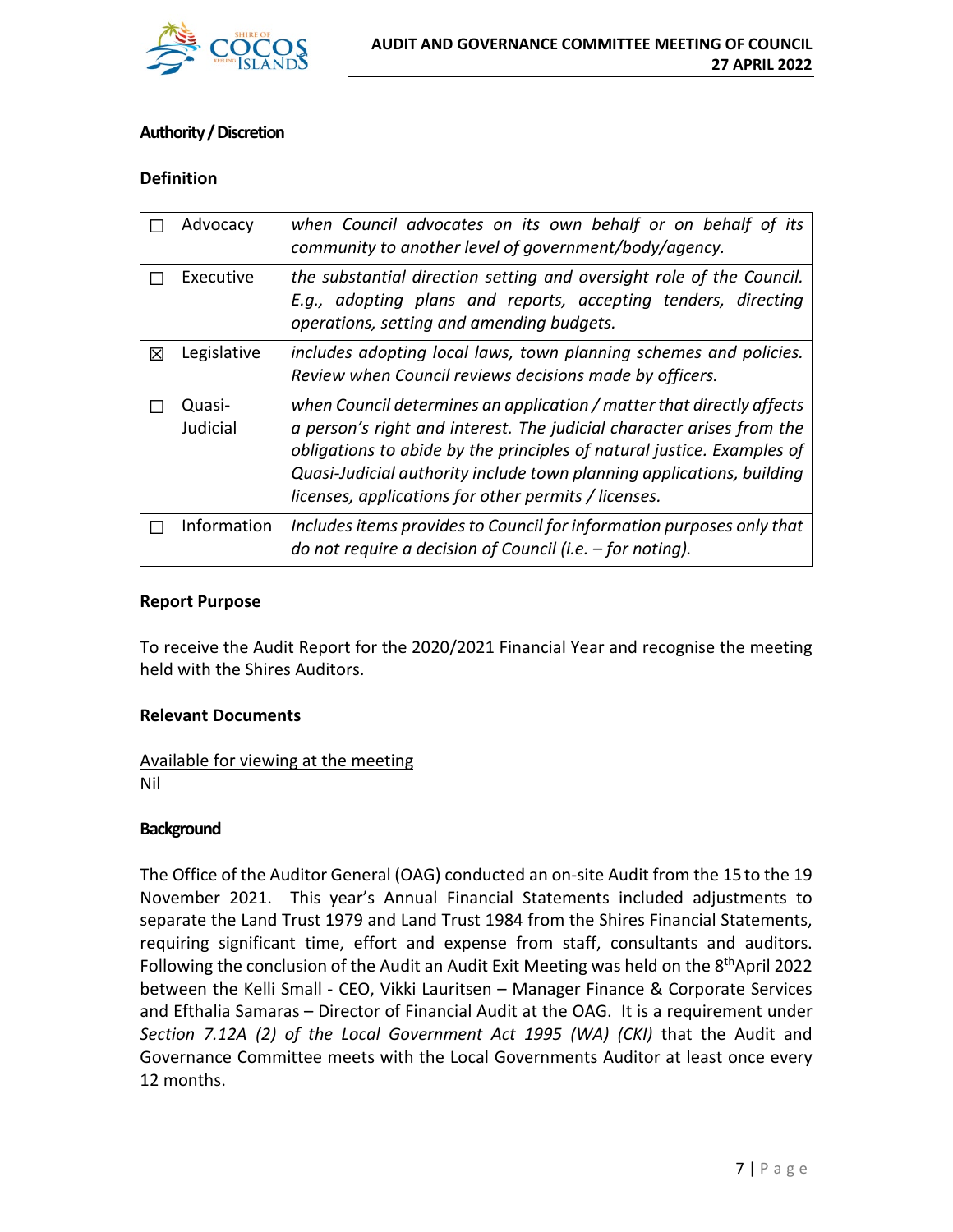

As a requirement of the *Local Government Act 1995 (WA)(CKI)* the Shires Auditors are required to report on certain compliance matters and any other matters which arise during the course of their audit. The Independent Auditors Report is the format in which the Auditors report this information and was received on 8 April 2022.

The Audit Committee is to examine the Annual Financial Report, review any matters raised by the Auditor in the Management Report and ensure that appropriate action is taken in respect to those matters raised.

Section 5.27 of the *Local Government Act 1995 (WA) (CKI)* requires a general meeting of electors to be held not more than 56 days after the local government accepts the annual report.

In order to set a date for the 2022 Electors' General Meeting (EGM), the Council is required to have both received the audit report for the prior period as well as having accepted the Annual Report. In addition to acceptance of the Annual Report at the next Ordinary Council Meeting, approval of Council will be sought to set the date of the Electors' General Meeting.

Upon acceptance of the Annual Report and approval of the EGM date and time, statutory advertising will take place and the final version of the Annual Report will be made available for viewing on the night of the Elector's General Meeting and at any time on the Shire's website.

This report presents the audited Annual Financial Report including the Independent Auditor's Report and the Management Letter from the Shire's Auditors for the year ended 30 June 2021. A copy of the draft Annual Report for the year ended 30 June 2021 is attached for the Audit and Risk Committee's review.

An unqualified opinion has been issued, meaning that the Shire of Cocos (Keeling) Island's financial records and statements are fairly and appropriately presented, and in accordance with Australian Accounting Standards Board (AASB) and the *Local Government Act 1995 (WA)(CKI)*.

#### **Comment**

The Audit Report received shows an unqualified audit opinion of the 2020/2021 Annual Financial Statements for the Shire. However, the report highlighted several material matters, two matters regarding adverse trends in two of the Shires Ratio calculations in Note 29 and four matters indicating non-compliance with Part 6 of the Act, the Regulations or applicable financial controls.

The first material matter noted the significant adverse trend in the Shires Asset Sustainability Ratio and Own Source Revenue Coverage Ratio.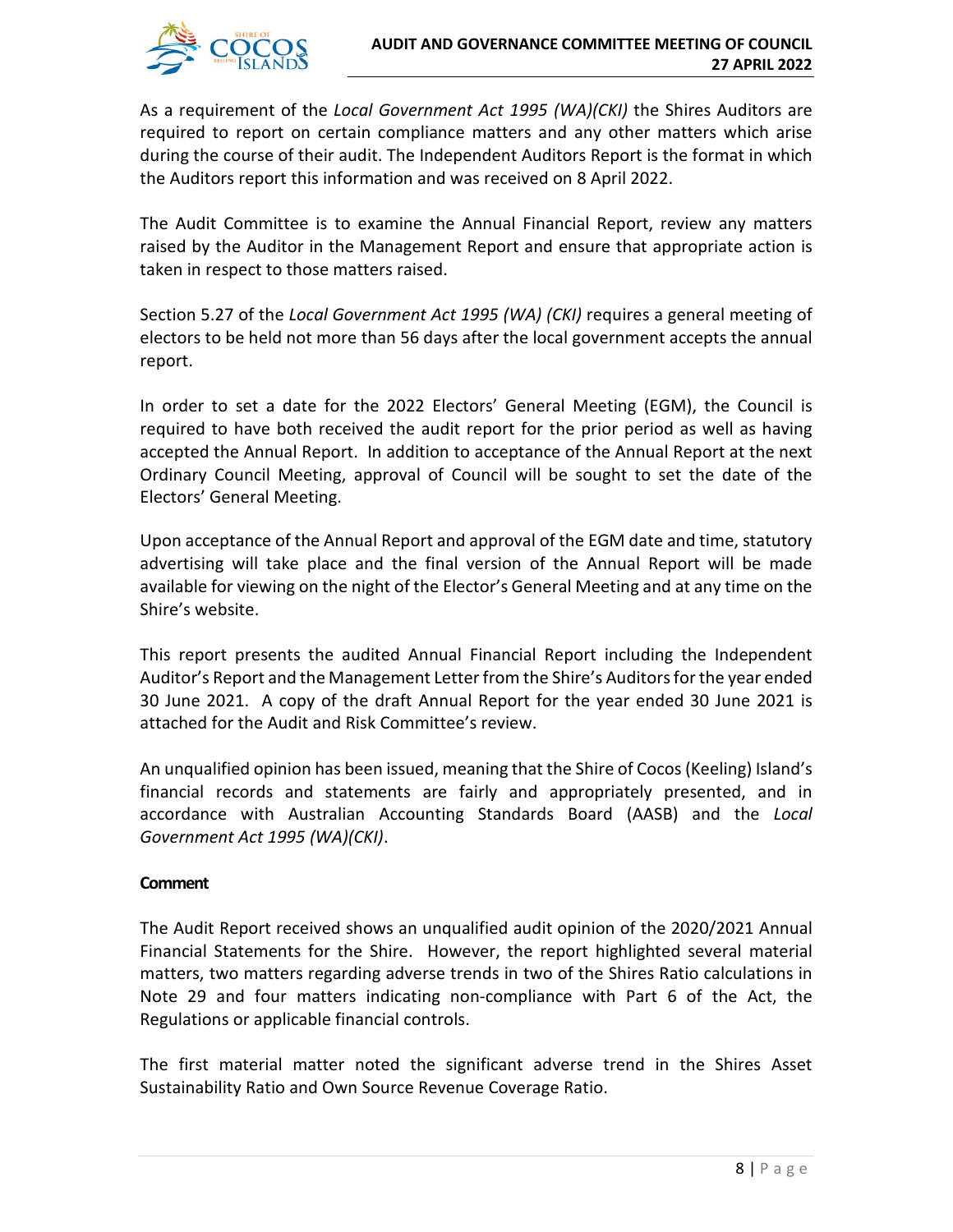

#### Asset Sustainability Ratio:

The Asset Sustainability Ratio expresses capital expenditure on renewal and replacement of existing assets as a percentage of depreciation costs. It is used to identify any potential decline or improvement in asset conditions. A percentage of less than 100% on an ongoing basis indicates assets may be deteriorating at a greater rate than spending on renewal or replacement.

The DLGSC states that the purpose of this ratio is to indicate whether a local government is replacing or renewing existing non-financial assets at the same rate that its overall asset stock is wearing out. This ratio has been below the Department of Local Government, Sport and Cultural Industries target level of 0.90 for at least the last 3 years.

As a result of the last Community Strategic Plan, the Shire has focused on constructing new capital assets and community amenities in response to community feedback at the expense of renewing existing assets. The Shire continues to work to balance the expectations of the community and the services it provides with the revenue sources available at the time.

The Shire will be developing a new Long Term Financial Plan in the 2022/23 Financial Year and will include a review of the Shires asset management plans. Ratios provide useful information when compared to industry and internal benchmarks and can assist in identifying trends. Whilst not conclusive in themselves, understanding ratios, their trends and how they interact is beneficial for the allocation of scarce resources and planning for the future.

#### Own Source Revenue Coverage Ratio:

The Own Source Revenue ratio is a measurement of the Shires ability to cover its costs through its own revenue efforts with a basic standard being achieved if the ratio is between 0.40 and 0.60.

This ratio is affected by the level of private works obtained from year to year and also the level of operational grant funding received. Given the Shires dependency on Commonwealth funding (Federal Assistance Grants) and its limited rates base, it is unlikely to meet the DLGSCI benchmark for this ratio.

The Audit Report also identified 4 items of non-compliance outlined below,

• The Shire has not reported the Asset Renewal Funding Ratio for the last three years as the Shire is yet to revise the Long-Term Financial Plan and Asset Management Plan following the separation of the Trust Assets from the Shires accounts. The Shire will be developing its Long-Term Financial Plan as well as revisiting its Asset Management Plans in 2022/23 and expects to be able to report on this ratio for the 2022/23 Annual Financial Report.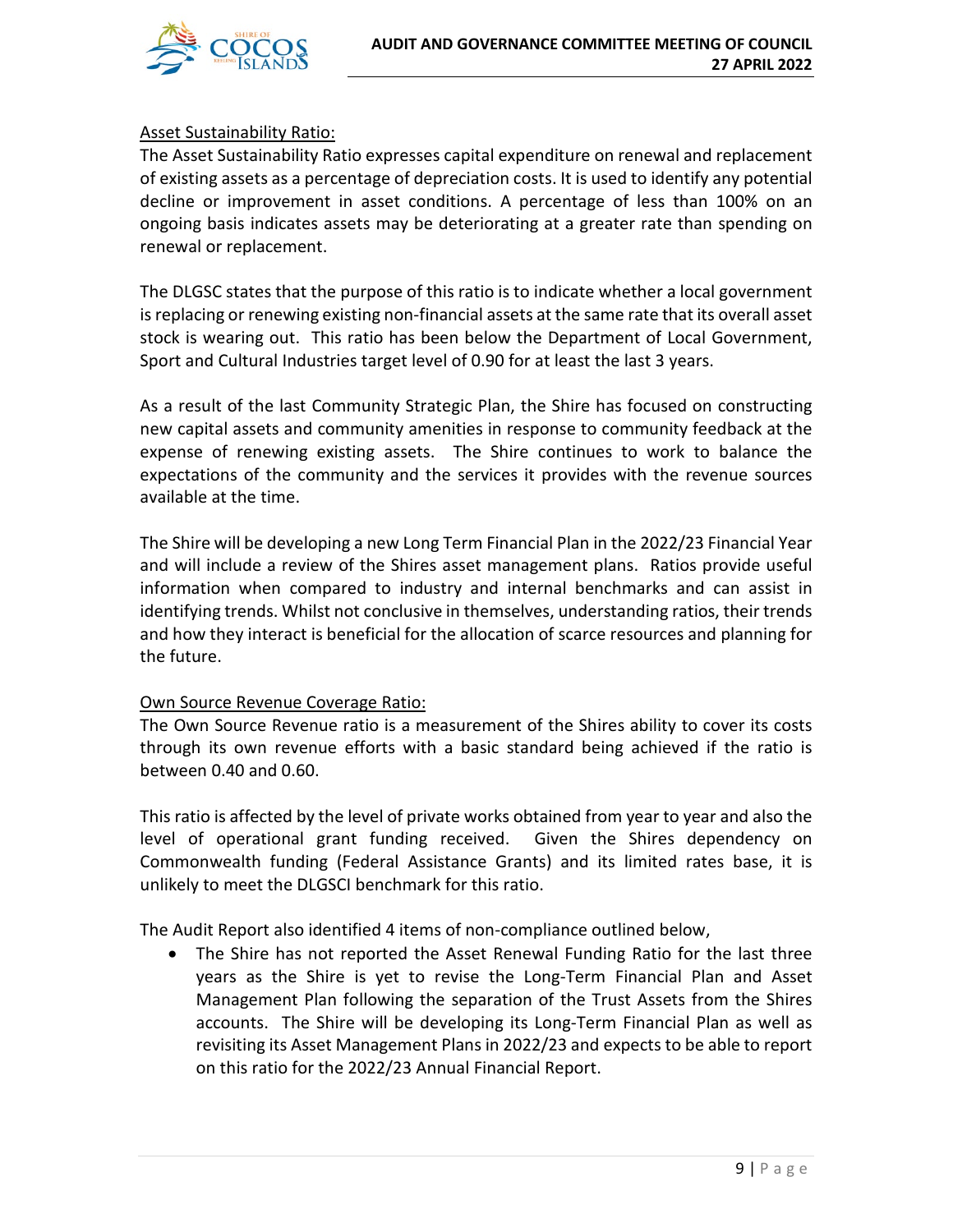

- The Shire has not reported the Operating Surplus Ratio and Own Source Coverage Ratio for 2019 as disclosed at Note 29. The time and expense required to re-state the 2019 operating revenues and expenses in line with the Trust separation outweighed the benefit of restating the ratio for 2019.
- The Shire does not have policies and procedures in place for financial management and internal controls for key areas of the business such as revenue processes, risk management, business continuity and disaster recovery. The Shire aims to implement a 'Significant Accounting Policy' prior to June 2022. The Shire considers this to be an administrative policy that does not require Council adoption. The Governance and Risk Coordinator has drafted a Risk Management Policy to be presented to Council prior to June 222. The outcome following this will be to introduce the Risk Management Framework including Risk Registers into the Organisation.
- The OAG identified significant weaknesses in remote access and network security controls at the Shire. In February 2022 the Shire engaged an experienced contractor to complete an IT Health Check. The subsequent report was presented to Council in March 2022 with Council voting to acknowledge the risk to the Shire should the recommendations within the IT Health Check report remain outstanding. As a result of this review a number of recommended actions are expected to be completed through the remainder of the 2022 and 2023 budgets. These actions will address the remote access and network security issues as well as business continuity and disaster recovery plans.

#### **Policy and Legislative Implications**

*Local Government Act 1995 (WA) (CKI) Section 1.4 Financial Report Section 5.27 Electors General Meeting Section 5.53 Annual Reports Section 5.54 Acceptance of Annual Reports Section 5.55 Notice of Annual Reports Division 3A Financial Audit*

#### **Financial Implications**

Due to the significant work required in relation to the separation of Trust accounts from the Shire accounts, the OAG Audit fee is expected to be approximately \$10,000 higher than budgeted.

#### **Strategic Implications**

Strategic Community Plan: Civic Leadership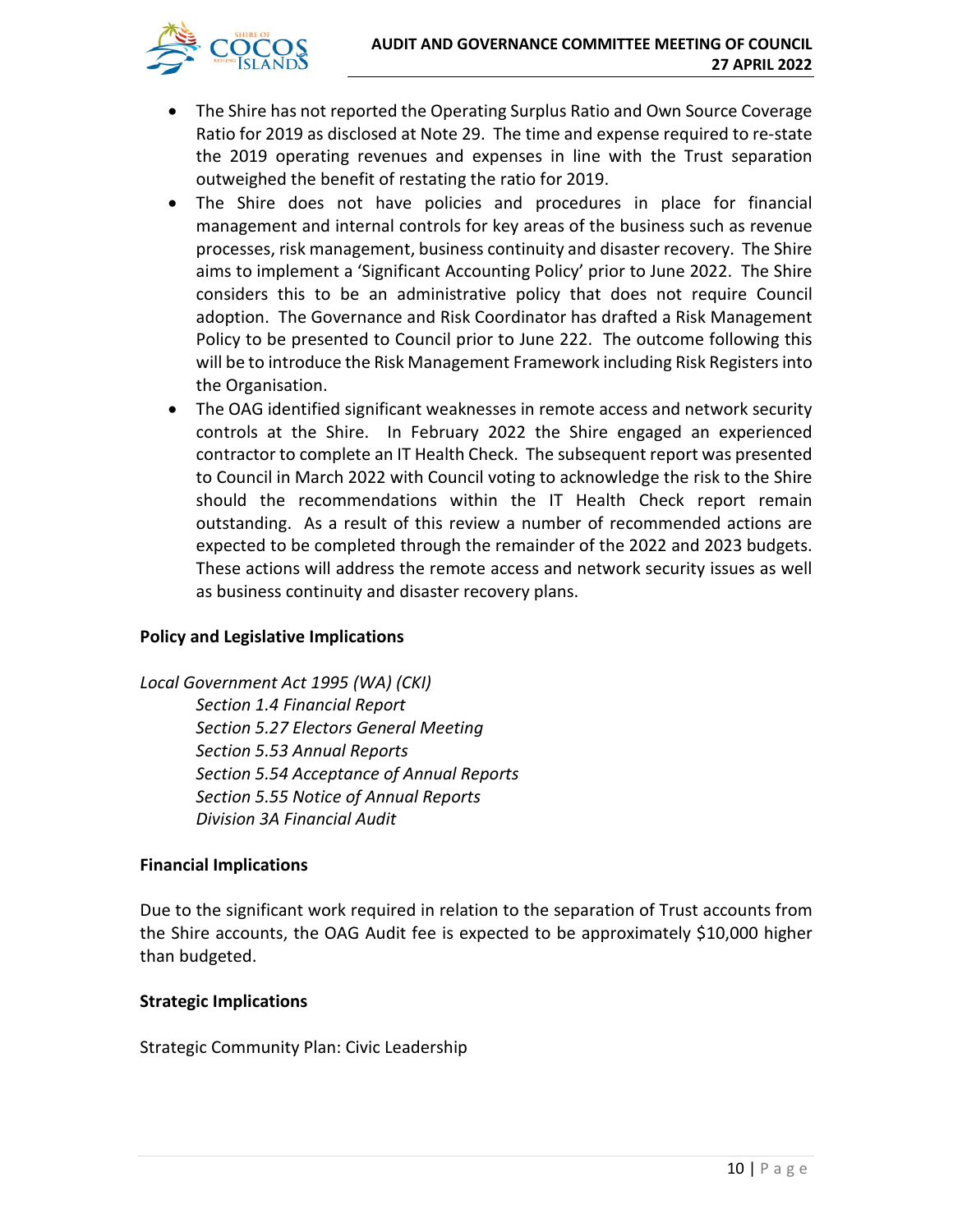

#### **Risk Implications**

| <b>Risk Category</b> | <b>Description</b>                                                                                                                       | Rating (consequence x<br>likelihood) | <b>Mitigation Action</b>                                                                                      |
|----------------------|------------------------------------------------------------------------------------------------------------------------------------------|--------------------------------------|---------------------------------------------------------------------------------------------------------------|
| Reputation           | For transparency it is<br>important that<br>the<br>audit<br>report<br>is is<br>presented to the audit<br>and<br>governance<br>committee. | Moderate (6)                         | There is a process in<br>place to ensure the<br>audit<br>report<br>to<br>presented to the audit<br>committee. |
| Compliance           | The Report is to be<br>presented to the Audit<br>Committee annually in<br>order to comply with<br>relevant legislation.                  | Low $(4)$                            | There are processes in<br>place<br>to<br>ensure<br>compliance with relevant<br>legislation.                   |
| Fraud                | That<br>the<br>annual<br>financial<br>statements<br>materially<br>are<br>misstated.                                                      | Moderate (8)                         | Annual statements are<br>audited by the office of<br>the auditor general.                                     |

#### **Risk Matrix**

| <b>Consequence /</b><br>Likelihood | Insignificant (1) | Minor (2)    | Medium (3)       | Major (4)        | Extreme (5)      |
|------------------------------------|-------------------|--------------|------------------|------------------|------------------|
| <b>Almost Certain (5)</b>          | Moderate (5)      | High $(10)$  | <b>High (15)</b> | Extreme (20)     | Extreme (25)     |
| Likely (4)                         | Low(4)            | Moderate (8) | <b>High (12)</b> | <b>High (16)</b> | Extreme (20)     |
| Possible (3)                       | Low(3)            | Moderate (6) | Moderate (9)     | <b>High (12)</b> | <b>High (15)</b> |
| Unlikely (2)                       | Low(2)            | Low $(4)$    | Moderate (6)     | Moderate (8)     | <b>High (10)</b> |
| Rare (1)                           | Low(1)            | Low(2)       | Low(3)           | Low $(4)$        | Moderate (5)     |

#### **Conclusion**

That the Audit and Governance Committee recommends that Council receives the 2020/2021 Auditors Report of the Shire of Cocos (Keeling) Islands and notes the meeting held with the Shire's external auditors.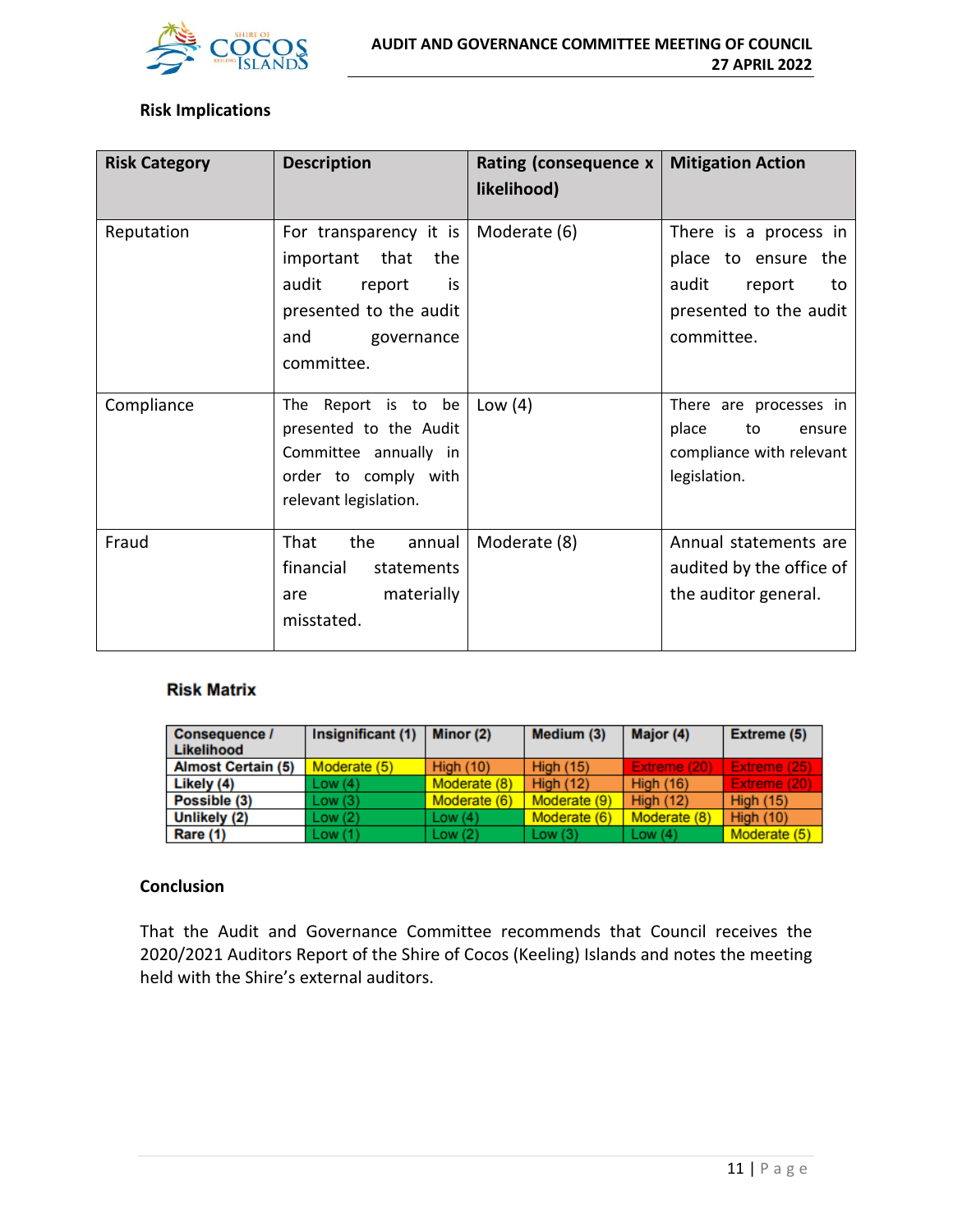

#### **OFFICER RECOMMENDATION – ITEM NO 6.1**

THAT THE AUDIT AND RISK COMMITTEE RECOMMENDS THAT COUNCIL, IN ACCORDANCE WITH SECTION 5.54 OF THE *LOCAL GOVERNMENT ACT 1995 (WA)(CKI),* AT ITS NEXT ORDINARY COUNCIL MEETING:

- 1. RECEIVE:
	- a. THE ANNUAL FINANCIAL STATEMENTS FOR THE YEAR ENDED 30 JUNE 2021, INCLUDING THE INDEPENDENT AUDITORS REPORT AS DETAILED AT ATTACHMENT 6.1.1
	- b. THE AUDITORS MANAGEMENT LETTER AS DETAILED IN CONFIDENTIAL ATTACHMENT 6.1.2; AND
	- c. THE 2020/21 ANNUAL REPORT AS DETAILED IN ATTACHMENT 6.1.1; AND
- 2. SET THE DATE FOR THE ANNUAL ELECTORS GENERAL MEETING AS WEDNESDAY 22 JUNE 2022 AT 3:45PM AT THE HOME ISLAND COUNCIL CHAMBERS AND AUTHORISE THE CEO TO GIVE PUBLIC NOTICE OF THE MEETING AND THE AVAILABILITY OF THE ANNUAL REPORT.

#### **COUNCIL RESOLUTION – ITEM NO 6.1**

#### **MOVED MR ANASTASAKIS SECONDED CR LACY**

**THAT THE AUDIT AND RISK COMMITTEE RECOMMENDS THAT COUNCIL, IN ACCORDANCE WITH SECTION 5.54 OF THE** *LOCAL GOVERNMENT ACT 1995 (WA)(CKI),* **AT ITS NEXT ORDINARY COUNCIL MEETING:** 

#### **1. RECEIVE:**

- **a. THE ANNUAL FINANCIAL STATEMENTS FOR THE YEAR ENDED 30 JUNE 2021, INCLUDING THE INDEPENDENT AUDITORS REPORT AS DETAILED AT ATTACHMENT 6.1.1**
- **b. THE AUDITORS MANAGEMENT LETTER AS DETAILED IN CONFIDENTIAL ATTACHMENT 6.1.2; AND**
- **c. THE 2020/21 ANNUAL REPORT AS DETAILED IN ATTACHMENT 6.1.1; AND**
- **2. SET THE DATE FOR THE ANNUAL ELECTORS GENERAL MEETING AS WEDNESDAY 22 JUNE 2022 AT 3:45PM AT THE HOME ISLAND COUNCIL CHAMBERS AND AUTHORISE THE CEO TO GIVE PUBLIC NOTICE OF THE MEETING AND THE AVAILABILITY OF THE ANNUAL REPORT.**

**THE MOTION WAS PUT AND DECLARED CARRIED (3/0)**

**FOR:** ANASTASAKIS, LACY, YOUNG **AGAINST:** NIL